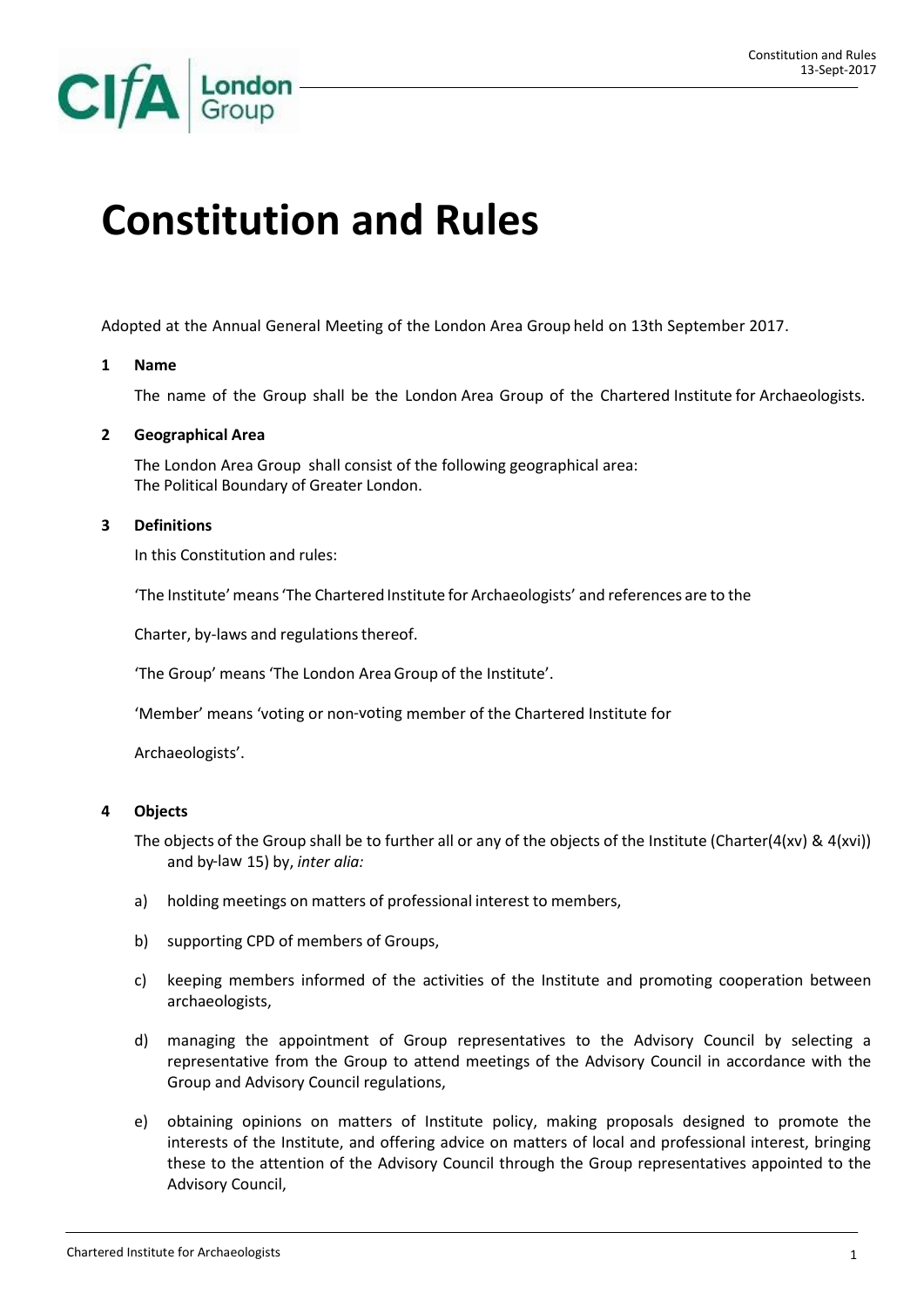f) carrying out such other lawful actions as are incidental or conducive to the attainment of the above objectives.

## **5 Membership**

- a) The members of this Area/Special Interest Group shall be those members of the Institute as defined in provisions 4‐8 of the Groups regulations.
- b) Membership of the Group is open to those designated in the previous clause without payment additional to that due to the Institute.
- c) Non‐members of the Institute may become members of an Area or Special Interest Group [unless there are any restrictions on membership in the constitution of that Group] and shall pay a subscription to be determined by the Hon Treasurer of the Institute.
- d) Members of the Board of Directors, the Advisory Council and all members of the Group shall be entitled to admission to meetings of the Group. Other members may be admitted to meetings upon the resolution of the Group's Committee or as a guest of a member of the Group.

# **6 Officers and committee**

- a) The affairs of the Group shall be managed by a committee in accordance with Groups regulation 12, elected by recognised members of the Group at the Annual General Meeting. The committee shall comprise three officers, namely an Honorary Chair, an Honorary Secretary and an Honorary Treasurer, all of whom shall be voting members of the Institute, together with between two and six other elected members of the Group.
- b) Non-voting members of the Institute may be co-opted to the committee but may not stand for election as an officer or act as the Group representative on the Advisory Council without prior permission from the Board of Directors.
- c) Non-members of the Institute may not stand for election or be coopted to the Committee, nor shall they act as the Group representative on the Advisory Council.
- d) The officers and ordinary committee members shall be elected, subject to Groups regulation 12 and Constitution clause 6 b) and c) above, as follows
	- a. The Honorary Chair, Honorary Secretary and Honorary Treasurer shall be elected for three years and shall be eligible for immediate re-election, up to a maximum of two three-year terms. The ordinary committee members shall be elected for three years and shall be eligible for reelection, up to a maximum of two three-year terms. In the event of leave requirements (eg maternity/paternity leave or long term sick leave (ie 3 months or more)) other group members will be co-opted to cover the role during the required period.
	- b. Nominations for election to the committee shall be seconded by two members of the Group. Notice of nominations shall be circulated to members twenty‐one days before the Annual General Meeting. Election of committee members shall be by postal vote prior to, or by vote at, the Annual General Meeting of the Group.
- e) The committee shall have power to co-opt other members or officers of the Group to serve in any capacity on the committee until the next Annual General Meeting, subject to the Groups regulation 12 and Constitution clauses 6 b) and c) above.